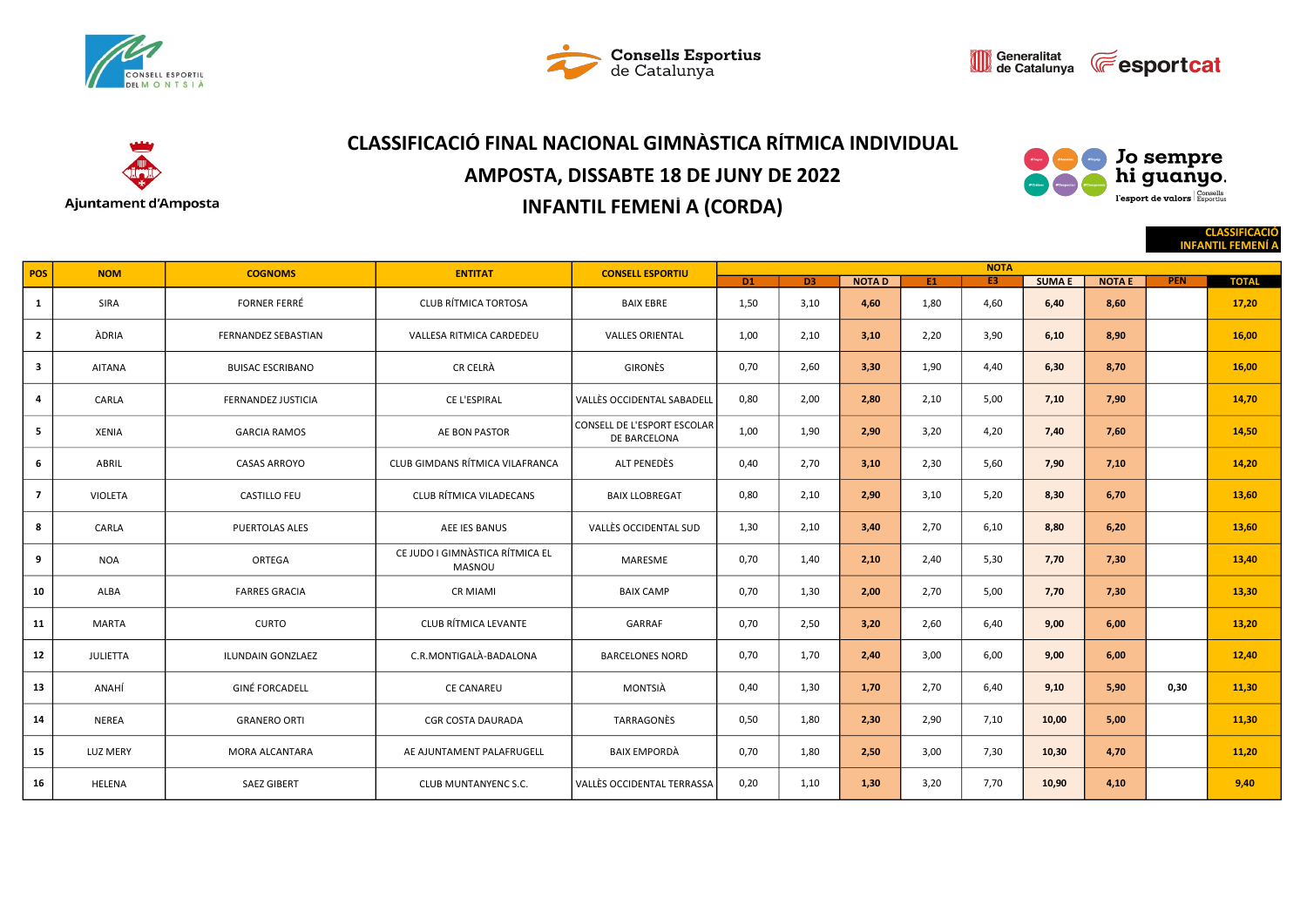







## CLASSIFICACIÓ FINAL NACIONAL GIMNÀSTICA RÍTMICA INDIVIDUAL

### AMPOSTA, DISSABTE 18 DE JUNY DE 2022

#### ) Jo sempre<br>, hi guanyo.  $N_{\rm RQd}$ esport de valors<br>Supervalors de l'esportius

CLASSIFICACIÓ **INFANTIL FEM** 

#### Ajuntament d'Amposta

## INFANTIL FEMENÍ B (MANS LLIURES)

| <b>NOM</b><br>POS |                    | <b>COGNOMS</b>         | <b>ENTITAT</b>             | <b>CONSELL ESPORTIU</b>                            | <b>NOTA</b> |              |           |      |           |              |               |               |            |              |  |  |
|-------------------|--------------------|------------------------|----------------------------|----------------------------------------------------|-------------|--------------|-----------|------|-----------|--------------|---------------|---------------|------------|--------------|--|--|
|                   |                    |                        |                            |                                                    | <b>D1</b>   | <b>NOTAD</b> | <b>E1</b> | E3   | <b>E4</b> | <b>MITJA</b> | <b>SUMA E</b> | <b>NOTA E</b> | <b>PEN</b> | <b>TOTAL</b> |  |  |
| 1                 | <b>LAYLA BRUNA</b> | SEBIYA SANTOS          | CLUB RÍTMICA VILADECANS    | <b>BAIX LLOBREGAT</b>                              | 2,10        | 2,10         | 1,20      | 3,90 | 3,90      | 3,90         | 5,10          | 9,90          |            | 16,00        |  |  |
| $\overline{2}$    | <b>CLAUDIA</b>     | <b>CHACON REJAS</b>    | C.R.MONTIGALÀ-BADALONA     | <b>BARCELONES NORD</b>                             | 1,60        | 1,60         | 2,00      | 4,30 | 4,30      | 4,30         | 6,30          | 8,70          |            | 14,30        |  |  |
| 3                 | <b>MARTINA</b>     | <b>GARCIA FUENTES</b>  | <b>CE FRANCISCANS</b>      | VALLÈS OCCIDENTAL SABADELL                         | 2,00        | 2,00         | 2,40      | 4,30 | 4,30      | 4,30         | 6,70          | 8,30          |            | 14,30        |  |  |
| 4                 | <b>GIULIA</b>      | RAGNO                  | CLUB RÍTMICA SITGES-GARRAF | GARRAF                                             | 1,50        | 1,50         | 2,50      | 3,80 | 3,80      | 3,80         | 6,30          | 8,70          |            | 14,20        |  |  |
| 5                 | <b>DESSIRE</b>     | SANCHEZ JORGE          | CEM NOVA ICÀRIA            | CONSELL DE L'ESPORT ESCOLAR DE<br><b>BARCELONA</b> | 1,10        | 1,10         | 2,30      | 4,00 | 4,00      | 4,00         | 6,30          | 8,70          |            | 13,80        |  |  |
| 6                 | <b>NOUHA</b>       | HARMAND                | <b>CRATLANTIC</b>          | VALLÈS OCCIDENTAL SUD                              | 0,80        | 0,80         | 1,90      | 4,90 | 4,90      | 4,90         | 6,80          | 8,20          |            | 13,00        |  |  |
| $\overline{7}$    | <b>MARTINA</b>     | <b>LEONE MARCA</b>     | CR L'ESCALA                | ALT EMPORDÀ                                        | 1,70        | 1,70         | 2,80      | 5,10 | 5,10      | 5,10         | 7,90          | 7,10          |            | 12,80        |  |  |
| 8                 | EILA               | <b>GIMENO DRUGUET</b>  | AME AMETLLA DE MAR         | <b>BAIX EBRE</b>                                   | 0,60        | 0,60         | 2,70      | 5,40 | 5,40      | 5,40         | 8,10          | 6,90          |            | 11,50        |  |  |
| 9                 | LEIRE              | <b>GARCÍA MORAGUES</b> | SALOU CLUB ESPORTIU        | TARRAGONÈS                                         | 0,90        | 0,90         | 2,90      | 5,60 | 5,60      | 5,60         | 8,50          | 6,50          |            | 11,40        |  |  |
| 10                | <b>INGRID</b>      | <b>CASANOVA FORNOS</b> | RÍTMICA AMPOSTA            | MONTSIÀ                                            | 1,20        | 1,20         | 2,80      | 6,20 | 6,20      | 6,20         | 9,00          | 6,00          |            | 11,20        |  |  |
| 11                | ALBA               | <b>MONSALVE RUIZ</b>   | CR LA SELVA DEL CAMP       | <b>BAIX CAMP</b>                                   | 1,20        | 1,20         | 3,50      | 5,90 | 5,90      | 5,90         | 9,40          | 5,60          |            | 10,80        |  |  |
| 12                | <b>MARTINA</b>     | <b>CROWDER SCUNCIO</b> | AFA FEDAC SANT NARCÍS      | <b>GIRONÈS</b>                                     | 0,60        | 0,60         | 3,60      | 7,30 | 7,30      | 7,30         | 10,90         | 4,10          |            | 8,70         |  |  |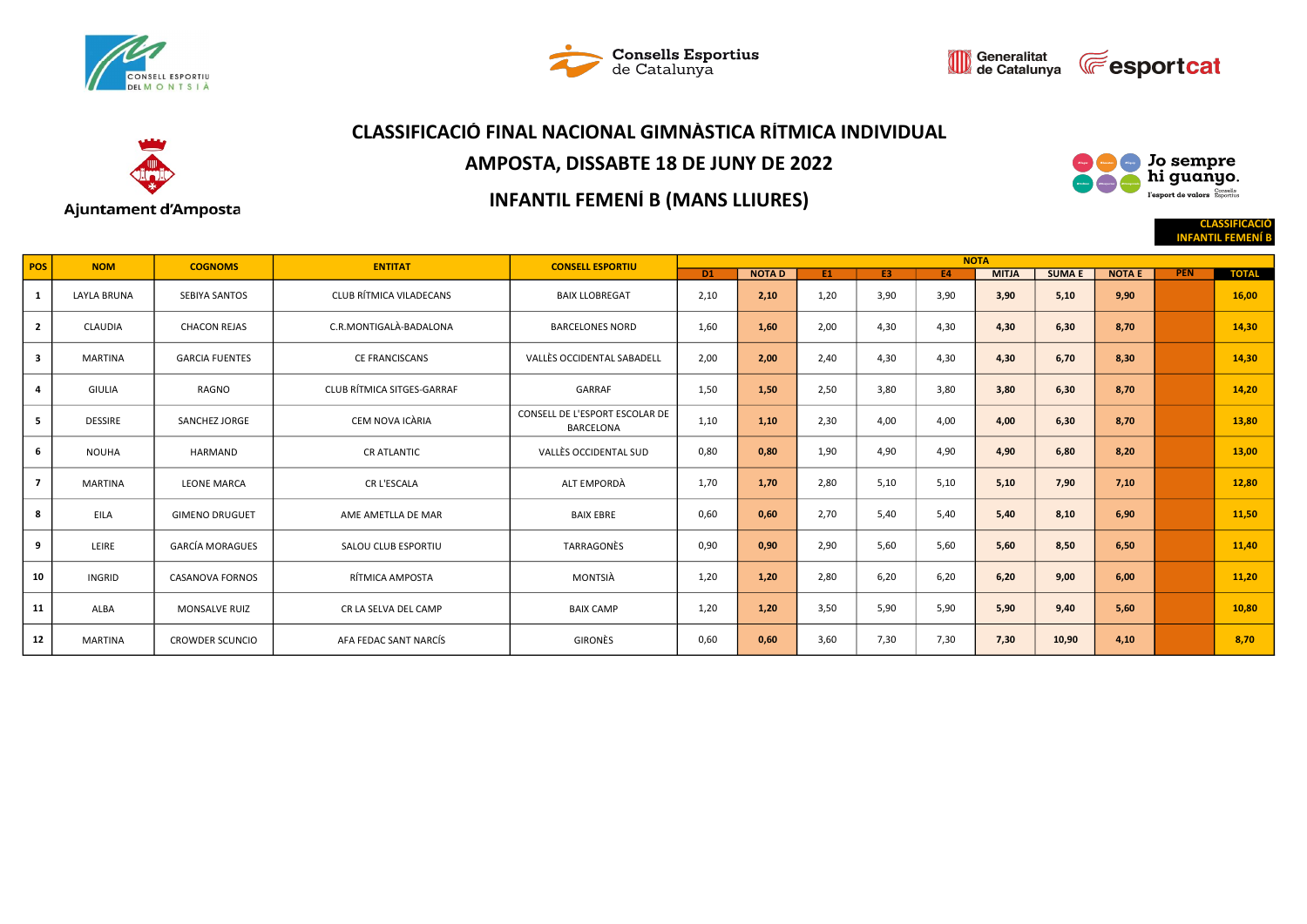







# CLASSIFICACIÓ FINAL NACIONAL GIMNÀSTICA RÍTMICA INDIVIDUAL AMPOSTA, DISSABTE 18 DE JUNY DE 2022 BENJAMÍ FEMENÍ A (CÈRCOL)



CLASSIFICACIÓ

|                |                 |                         |                             |                                             |                |      |              |      |                |              |               |            | <b>BENJAMI FEMENI A</b> |
|----------------|-----------------|-------------------------|-----------------------------|---------------------------------------------|----------------|------|--------------|------|----------------|--------------|---------------|------------|-------------------------|
| <b>POS</b>     | <b>NOM</b>      | <b>COGNOMS</b>          | <b>ENTITAT</b>              | <b>CONSELL ESPORTIU</b>                     |                |      |              |      |                |              |               |            |                         |
|                |                 |                         |                             |                                             | D <sub>1</sub> | D3   | <b>NOTAD</b> | E1   | E <sub>3</sub> | <b>SUMAE</b> | <b>NOTA E</b> | <b>PEN</b> | <b>TOTAL</b>            |
| 1              | GEMMA           | <b>SOLER ROIG</b>       | CEM OLÍMPICS                | CONSELL DE L'ESPORT ESCOLAR<br>DE BARCELONA | 1,50           | 3,80 | 5,30         | 2,10 | 4,00           | 6,10         | 8,90          |            | 18,20                   |
| $\overline{2}$ | ALEJANDRA       | <b>RUBIO LARA</b>       | AE RÍTMICA PRAT COR BLAU    | <b>BAIX LLOBREGAT</b>                       | 1,30           | 2,90 | 4,20         | 2,30 | 4,80           | 7,10         | 7,90          |            | 16,10                   |
| 3              | <b>NURIA</b>    | <b>CASBAS FERREROS</b>  | <b>CLUB MUNTANYENC S.C.</b> | VALLÈS OCCIDENTAL TERRASSA                  | 0,90           | 1,80 | 2,70         | 2,60 | 4,50           | 7,10         | 7,90          |            | 14,60                   |
| $\overline{a}$ | <b>DENIA</b>    | <b>ROCA</b>             | <b>RITMICA FARNERS</b>      | LA SELVA                                    | 0,80           | 2,00 | 2,80         | 1,90 | 6,00           | 7,90         | 7,10          |            | 13,90                   |
| 5              | <b>CLARA</b>    | <b>LLORENS RANGEL</b>   | CLUB GIMNASTIC CATALUNYA    | <b>VALLÈS OCCIDENTAL SABADELI</b>           | 0,50           | 2,20 | 2,70         | 2,80 | 5,00           | 7,80         | 7,20          | 0,10       | 13,80                   |
| 6              | <b>NOA</b>      | HERRERA GÓMEZ           | <b>CGR COSTA DAURADA</b>    | TARRAGONÈS                                  | 0,30           | 3,00 | 3,30         | 2,60 | 5,90           | 8,50         | 6,50          |            | 13,80                   |
| $\overline{7}$ | JANA            | <b>ORTIZ SANZ</b>       | VALLESA RITMICA CARDEDEU    | <b>VALLÈS ORIENTAL</b>                      | 1,20           | 2,90 | 4,10         | 2,50 | 7,20           | 9,70         | 5,30          |            | 13,40                   |
| 8              | CARLA           | <b>GIMÉNEZ PORTILLA</b> | CR L'ESCALA                 | ALT EMPORDÀ                                 | 0,40           | 2,20 | 2,60         | 2,90 | 5,80           | 8,70         | 6,30          |            | 12,90                   |
| 9              | CARLOTA         | <b>ESCABRÓS</b>         | CLUB RÍTMICA SITGES-GARRAF  | GARRAF                                      | 1,10           | 3,30 | 4,40         | 2,70 | 7,80           | 10,50        | 4,50          | 0,30       | 12,60                   |
| 10             | <b>MARTINA</b>  | <b>VICENTE MURILLO</b>  | AEE IES BANUS               | VALLÈS OCCIDENTAL SUD                       | 0,70           | 3,00 | 3,70         | 3,30 | 7,90           | 11,20        | 3,80          |            | 11,50                   |
| 11             | <b>BERTA</b>    | <b>OLIVAS CALAF</b>     | CR SANT SADURNÍ             | ALT PENEDÈS                                 | 0.70           | 1,20 | 1,90         | 3,20 | 6,90           | 10,10        | 4,90          |            | 10,80                   |
| 12             | <b>ISABELLA</b> | <b>BOSCH PEREZ</b>      | <b>CEER LLAMBILLES</b>      | GIRONÈS                                     | 0,70           | 1,50 | 2,20         | 2,40 | 8,10           | 10,50        | 4,50          | 0.30       | 10,40                   |
| 13             | JANIRE          | CARLES                  | RÍTMICA AMPOSTA             | MONTSIÀ                                     | 0,20           | 1,40 | 1,60         | 3,30 | 8,40           | 11,70        | 3,30          |            | 8,90                    |
| 14             | <b>BRUNA</b>    | <b>BOADA CORNELL</b>    | AE AJUNTAMENT PALAFRUGELL   | <b>BAIX EMPORDÀ</b>                         | 0,10           | 1,70 | 1,80         | 3,60 | 9,00           | 12,60        | 2,40          |            | 8.20                    |